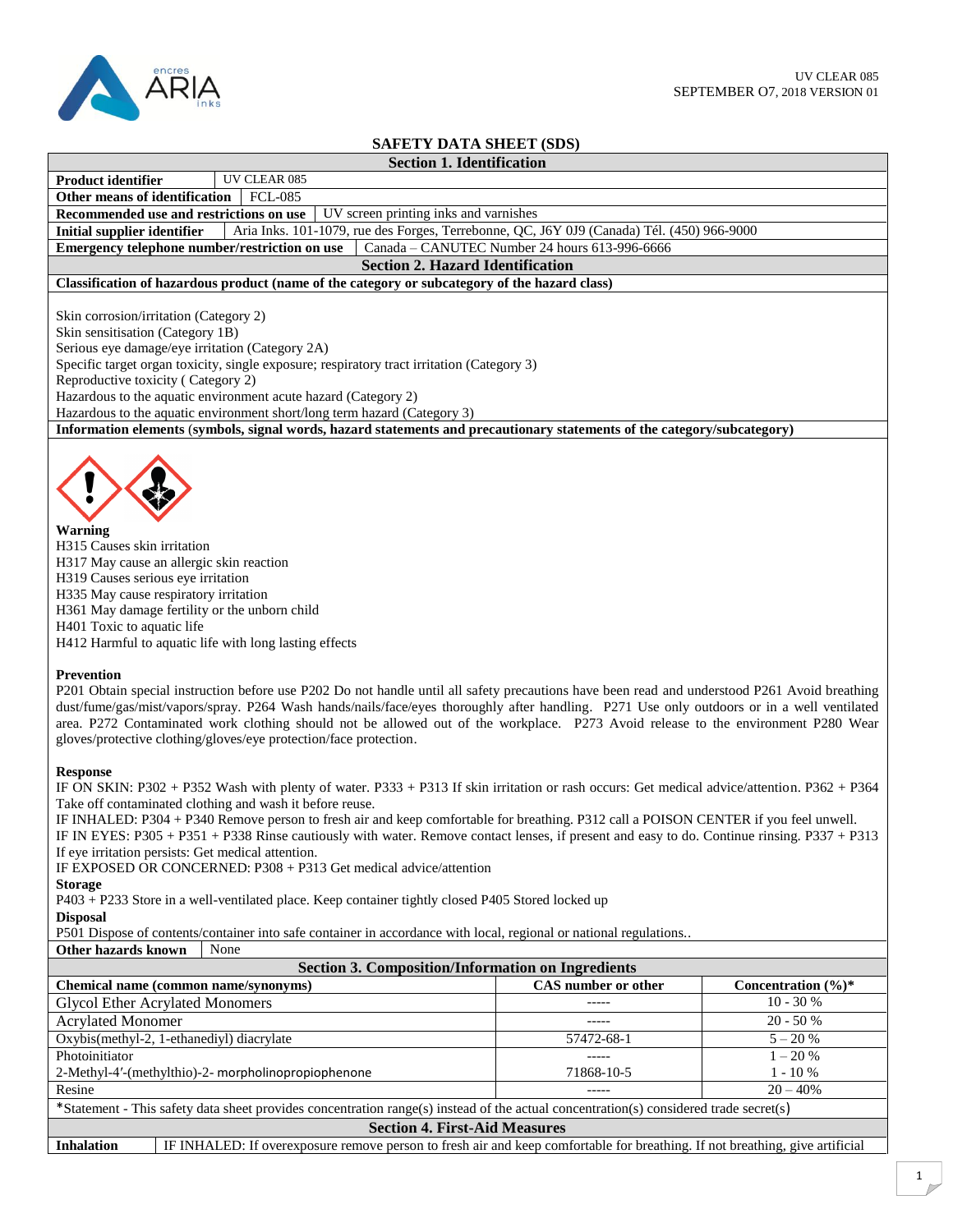

|                                                                                                                                                                                                                                                                                              |                                                                                                                          | respiration or give oxygen by trained personnel. If symptoms persist, seek medical attention.                                                        |        |                                                    |                                                           |                                                                                                                                                       |
|----------------------------------------------------------------------------------------------------------------------------------------------------------------------------------------------------------------------------------------------------------------------------------------------|--------------------------------------------------------------------------------------------------------------------------|------------------------------------------------------------------------------------------------------------------------------------------------------|--------|----------------------------------------------------|-----------------------------------------------------------|-------------------------------------------------------------------------------------------------------------------------------------------------------|
| <b>Ingestion</b>                                                                                                                                                                                                                                                                             |                                                                                                                          | IF SWALLOWED: Immediately call a doctor. Do NOT induce vomiting. Prevent aspiration of vomit. Rinse mouth thoroughly                                 |        |                                                    |                                                           |                                                                                                                                                       |
|                                                                                                                                                                                                                                                                                              | with water. Never give anything by mouth if the victim is rapidly losing consciousness, or is unconscious or convulsing. |                                                                                                                                                      |        |                                                    |                                                           |                                                                                                                                                       |
| Skin contact                                                                                                                                                                                                                                                                                 |                                                                                                                          | IF ON SKIN: Remove contaminated clothing, wash immediately with soap and water (20 - 30 minutes). If skin irritation                                 |        |                                                    |                                                           |                                                                                                                                                       |
|                                                                                                                                                                                                                                                                                              |                                                                                                                          | occurs: Get medical attention. Wash contaminated clothing before reuse. Discard or decontaminate footwear before reuse.                              |        |                                                    |                                                           |                                                                                                                                                       |
| Eye contact                                                                                                                                                                                                                                                                                  |                                                                                                                          |                                                                                                                                                      |        |                                                    |                                                           | IF IN EYES, Rinse cautiously with water for several minutes (20 - 30 minutes). Remove contact lenses, if present and easy to                          |
|                                                                                                                                                                                                                                                                                              |                                                                                                                          | do. Continue rinsing. If eye irritation persists: Get medical attention.                                                                             |        |                                                    |                                                           |                                                                                                                                                       |
|                                                                                                                                                                                                                                                                                              |                                                                                                                          | Most important symptoms and effects (acute or delayed)                                                                                               |        |                                                    |                                                           | Causes skin irritation. May cause an allergic skin reaction. Causes serious eye                                                                       |
|                                                                                                                                                                                                                                                                                              |                                                                                                                          |                                                                                                                                                      |        |                                                    |                                                           |                                                                                                                                                       |
|                                                                                                                                                                                                                                                                                              |                                                                                                                          |                                                                                                                                                      |        |                                                    |                                                           | irritation. May cause respiratory irritation. May damage fertility or the unborn                                                                      |
|                                                                                                                                                                                                                                                                                              |                                                                                                                          |                                                                                                                                                      | child. |                                                    |                                                           |                                                                                                                                                       |
|                                                                                                                                                                                                                                                                                              |                                                                                                                          | Indication of immediate medical attention/special treatment                                                                                          |        |                                                    | In all cases, call a doctor. Do not forget this document. |                                                                                                                                                       |
|                                                                                                                                                                                                                                                                                              |                                                                                                                          |                                                                                                                                                      |        | <b>Section 5. Fire-Fighting Measures</b>           |                                                           |                                                                                                                                                       |
|                                                                                                                                                                                                                                                                                              |                                                                                                                          | Specific hazards of the hazardous product (hazardous combustion products)                                                                            |        |                                                    |                                                           |                                                                                                                                                       |
|                                                                                                                                                                                                                                                                                              |                                                                                                                          | Carbon monoxide and dioxide, nitrogen oxides, acrid fumes and smoke.                                                                                 |        |                                                    |                                                           |                                                                                                                                                       |
|                                                                                                                                                                                                                                                                                              | Suitable and unsuitable extinguishing media                                                                              |                                                                                                                                                      |        |                                                    |                                                           |                                                                                                                                                       |
|                                                                                                                                                                                                                                                                                              |                                                                                                                          | In case of fire: Use Carbon dioxide, dry chemical, foam, water spray, water.                                                                         |        |                                                    |                                                           |                                                                                                                                                       |
|                                                                                                                                                                                                                                                                                              |                                                                                                                          | Special protective equipment and precautions for fire-fighters                                                                                       |        |                                                    |                                                           |                                                                                                                                                       |
|                                                                                                                                                                                                                                                                                              |                                                                                                                          | During a fire, irritating/toxic fumes may be generated. Do not enter fire area without proper protection. Firefighters should wear proper protective |        |                                                    |                                                           |                                                                                                                                                       |
| equipment as required.                                                                                                                                                                                                                                                                       |                                                                                                                          |                                                                                                                                                      |        |                                                    |                                                           |                                                                                                                                                       |
|                                                                                                                                                                                                                                                                                              |                                                                                                                          |                                                                                                                                                      |        | <b>Section 6. Accidental Release Measures</b>      |                                                           |                                                                                                                                                       |
|                                                                                                                                                                                                                                                                                              |                                                                                                                          |                                                                                                                                                      |        |                                                    |                                                           |                                                                                                                                                       |
|                                                                                                                                                                                                                                                                                              |                                                                                                                          | Personal precautions, protective equipment and emergency procedures                                                                                  |        |                                                    |                                                           |                                                                                                                                                       |
|                                                                                                                                                                                                                                                                                              |                                                                                                                          | Evacuate non-emergency personnel. Isolate the area and prevent access. Control source of the leak. Ensure clean-up is conducted by trained           |        |                                                    |                                                           |                                                                                                                                                       |
|                                                                                                                                                                                                                                                                                              |                                                                                                                          | personnel only. All persons dealing with clean-up should wear the appropriate protective equipment (See Section 8). Prevent the spill spread into    |        |                                                    |                                                           |                                                                                                                                                       |
|                                                                                                                                                                                                                                                                                              |                                                                                                                          | drains, sewers, water supplies, or soil. Eliminate all ignition sources (no smoking, flares, sparks or flames) in immediate area. Take precautionary |        |                                                    |                                                           |                                                                                                                                                       |
|                                                                                                                                                                                                                                                                                              |                                                                                                                          | measures against static discharges. All equipment used when handling the product must be grounded. Do not touch or walk through spilled              |        |                                                    |                                                           |                                                                                                                                                       |
| material.                                                                                                                                                                                                                                                                                    |                                                                                                                          |                                                                                                                                                      |        |                                                    |                                                           |                                                                                                                                                       |
|                                                                                                                                                                                                                                                                                              |                                                                                                                          | Methods and materials for containment and cleaning up                                                                                                |        |                                                    |                                                           |                                                                                                                                                       |
|                                                                                                                                                                                                                                                                                              |                                                                                                                          |                                                                                                                                                      |        |                                                    |                                                           | Avoid prolonged exposure. Stop leak if you can do it without risk. Spill should be contained with inert material and disposed into suitable retaining |
|                                                                                                                                                                                                                                                                                              |                                                                                                                          |                                                                                                                                                      |        |                                                    |                                                           | area. Do not touch or walk through spilled material. Small volumes of liquid may be contained or absorbed into an appropriate absorbent. Keep away    |
|                                                                                                                                                                                                                                                                                              |                                                                                                                          | from all watercourses. Do not flush down storm or sanitary sewer. Dispose of in accordance with local, provincial and federal regulations            |        |                                                    |                                                           |                                                                                                                                                       |
|                                                                                                                                                                                                                                                                                              |                                                                                                                          |                                                                                                                                                      |        | <b>Section 7. Handling and Storage</b>             |                                                           |                                                                                                                                                       |
| <b>Precautions for safe handling</b>                                                                                                                                                                                                                                                         |                                                                                                                          |                                                                                                                                                      |        |                                                    |                                                           |                                                                                                                                                       |
|                                                                                                                                                                                                                                                                                              |                                                                                                                          |                                                                                                                                                      |        |                                                    |                                                           | Obtain special instruction before use. Do not handle until all safety precautions have been read and understood Avoid breathing                       |
|                                                                                                                                                                                                                                                                                              |                                                                                                                          |                                                                                                                                                      |        |                                                    |                                                           | dust/fume/gas/mist/vapors/spray. Wash hands/nails/face/eyes thoroughly after handling. Use only outdoors or in a well ventilated area.                |
|                                                                                                                                                                                                                                                                                              |                                                                                                                          |                                                                                                                                                      |        |                                                    |                                                           | Contaminated work clothing should not be allowed out of the workplace. Avoid release to the environment Wear gloves/protective                        |
|                                                                                                                                                                                                                                                                                              | clothing/gloves/eye protection/face protection.                                                                          |                                                                                                                                                      |        |                                                    |                                                           |                                                                                                                                                       |
|                                                                                                                                                                                                                                                                                              |                                                                                                                          | Conditions for safe storage, including any incompatibilities                                                                                         |        |                                                    |                                                           |                                                                                                                                                       |
|                                                                                                                                                                                                                                                                                              |                                                                                                                          |                                                                                                                                                      |        |                                                    |                                                           |                                                                                                                                                       |
|                                                                                                                                                                                                                                                                                              |                                                                                                                          |                                                                                                                                                      |        |                                                    |                                                           | Store in a cool, well-ventilated area. Keep container closed when not in use. Do not handle or store near open flames, heat or other sources of       |
|                                                                                                                                                                                                                                                                                              |                                                                                                                          |                                                                                                                                                      |        |                                                    |                                                           | ignition. Store away from incompatible materials (Section 10). Inspect all incoming containers to make sure they are properly labeled and not         |
|                                                                                                                                                                                                                                                                                              |                                                                                                                          |                                                                                                                                                      |        |                                                    |                                                           | damaged. Storage area should be clearly identified, clear of obstruction and accessible only to trained personnel. Inspect periodically for damage    |
|                                                                                                                                                                                                                                                                                              | or leaks. Storage temperature: 15 - 27 °C.                                                                               |                                                                                                                                                      |        |                                                    |                                                           |                                                                                                                                                       |
| <b>Section 8. Exposure Controls/Personal Protection</b>                                                                                                                                                                                                                                      |                                                                                                                          |                                                                                                                                                      |        |                                                    |                                                           |                                                                                                                                                       |
| Control parameters (biological limit values or exposure limit values and source of those values)                                                                                                                                                                                             |                                                                                                                          |                                                                                                                                                      |        |                                                    |                                                           |                                                                                                                                                       |
| Exposure limits: ACGIH - TLV-TWA Not available                                                                                                                                                                                                                                               |                                                                                                                          |                                                                                                                                                      |        |                                                    |                                                           |                                                                                                                                                       |
| Appropriate engineering controls                                                                                                                                                                                                                                                             |                                                                                                                          |                                                                                                                                                      |        |                                                    |                                                           |                                                                                                                                                       |
| Use product in well-ventilated areas. Do not spray the product. Local exhaust ventilation system is recommended to maintain concentrations of                                                                                                                                                |                                                                                                                          |                                                                                                                                                      |        |                                                    |                                                           |                                                                                                                                                       |
| contaminants below exposure limits. Supply emergency safety/quick-drench shower, eyewash station and washing facilities available in work area                                                                                                                                               |                                                                                                                          |                                                                                                                                                      |        |                                                    |                                                           |                                                                                                                                                       |
| and near handling area. Where such systems are not effective, wear suitable personal protection equipment which performs satisfactorily and                                                                                                                                                  |                                                                                                                          |                                                                                                                                                      |        |                                                    |                                                           |                                                                                                                                                       |
| meets recognized standards.                                                                                                                                                                                                                                                                  |                                                                                                                          |                                                                                                                                                      |        |                                                    |                                                           |                                                                                                                                                       |
| Individual protection measures/personal protective equipment                                                                                                                                                                                                                                 |                                                                                                                          |                                                                                                                                                      |        |                                                    |                                                           |                                                                                                                                                       |
|                                                                                                                                                                                                                                                                                              |                                                                                                                          |                                                                                                                                                      |        |                                                    |                                                           |                                                                                                                                                       |
| Gloves: Neopren gloves or equivalent; Clothing use suitable protective clothing to prevent any possibility of skin contact; Respiratory: Not<br>required if working area is well ventilated. Use a NIOSH approved respirators if the exposure limits are unknown; Equipment: Safety glasses, |                                                                                                                          |                                                                                                                                                      |        |                                                    |                                                           |                                                                                                                                                       |
| chemical resistant. Special instructions for protection and hygiene: Wash hands/nails/face thoroughly after handling. Do not eat, drink or smoke                                                                                                                                             |                                                                                                                          |                                                                                                                                                      |        |                                                    |                                                           |                                                                                                                                                       |
|                                                                                                                                                                                                                                                                                              |                                                                                                                          |                                                                                                                                                      |        |                                                    |                                                           |                                                                                                                                                       |
|                                                                                                                                                                                                                                                                                              |                                                                                                                          |                                                                                                                                                      |        |                                                    |                                                           | when using this product. Practice good personal hygiene after using this material. Remove and wash contaminated work clothing before re-use.          |
|                                                                                                                                                                                                                                                                                              |                                                                                                                          | Educate and train employees in the safe use and handling of this product. Follow all label instructions.                                             |        |                                                    |                                                           |                                                                                                                                                       |
|                                                                                                                                                                                                                                                                                              |                                                                                                                          |                                                                                                                                                      |        | <b>Section 9. Physical and Chemical Properties</b> |                                                           |                                                                                                                                                       |
|                                                                                                                                                                                                                                                                                              | Appearance, physical state/colour                                                                                        | Liquid or paste (thixotropic)                                                                                                                        |        | Vapour pressure                                    | Not available                                             |                                                                                                                                                       |
| Odour                                                                                                                                                                                                                                                                                        | Slightly acrylic odour                                                                                                   |                                                                                                                                                      |        | Vapour density                                     | Not available                                             |                                                                                                                                                       |
|                                                                                                                                                                                                                                                                                              | <b>Odour threshold</b><br>Not available<br>Not available<br><b>Relative density</b>                                      |                                                                                                                                                      |        |                                                    |                                                           |                                                                                                                                                       |
| рH                                                                                                                                                                                                                                                                                           | Not available<br><b>Solubility</b><br>Insoluble                                                                          |                                                                                                                                                      |        |                                                    |                                                           |                                                                                                                                                       |
| Not available<br><b>Melting/freezing point</b><br>Partition coefficient - n-octanol/water                                                                                                                                                                                                    |                                                                                                                          | Not available                                                                                                                                        |        |                                                    |                                                           |                                                                                                                                                       |
|                                                                                                                                                                                                                                                                                              |                                                                                                                          |                                                                                                                                                      |        |                                                    |                                                           |                                                                                                                                                       |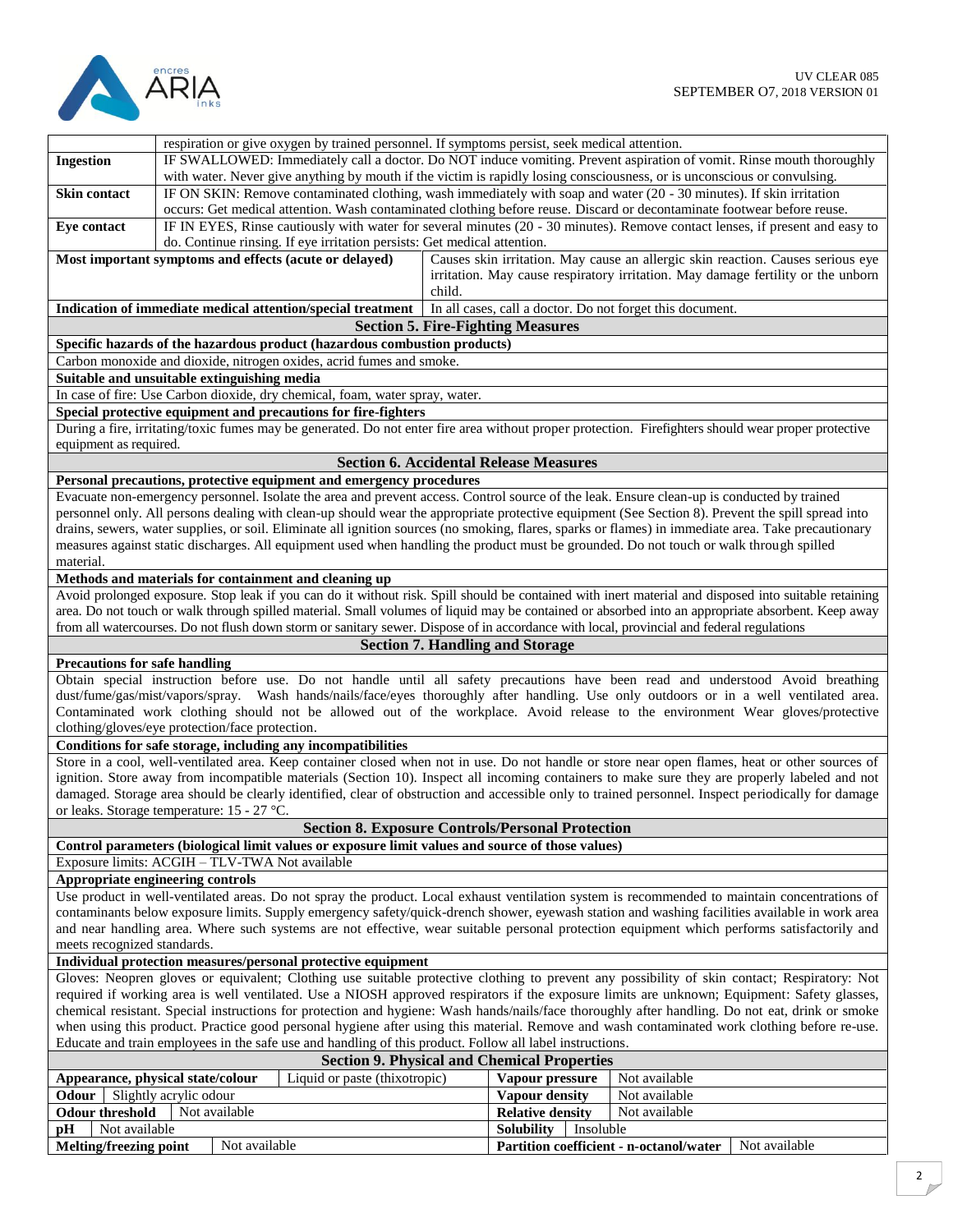

| Not available<br>Initial boiling point/range                                                                                                                             | Not available<br><b>Auto-ignition temperature</b> |  |  |
|--------------------------------------------------------------------------------------------------------------------------------------------------------------------------|---------------------------------------------------|--|--|
| $>100\,^{\circ}$ C (212 $^{\circ}$ F)<br><b>Flash point</b>                                                                                                              | Not available<br><b>Decomposition temperature</b> |  |  |
| <b>Evaporation rate</b><br>Not available                                                                                                                                 | Viscosity Not available                           |  |  |
| <b>Flammability (solids and gases)</b><br>Not available                                                                                                                  | <b>VOC</b><br>Not available                       |  |  |
| Upper and lower flammability/explosive limits<br>Not available                                                                                                           | <b>Other</b><br>None known                        |  |  |
| <b>Section 10. Stability and Reactivity</b>                                                                                                                              |                                                   |  |  |
| <b>Reactivity</b>                                                                                                                                                        |                                                   |  |  |
| Stable under normal conditions.                                                                                                                                          |                                                   |  |  |
| <b>Chemical stability</b>                                                                                                                                                |                                                   |  |  |
| Yes, Stable under the recommended storage and handling conditions prescribed.                                                                                            |                                                   |  |  |
|                                                                                                                                                                          |                                                   |  |  |
| <b>Possibility of hazardous reactions</b><br>Non under normal conditions of storage and use.                                                                             |                                                   |  |  |
|                                                                                                                                                                          |                                                   |  |  |
| Conditions to avoid (static discharge, shock or vibration)                                                                                                               |                                                   |  |  |
| Heat and sun light; the product must be stored in a dry and dark area; the temperature must not exceed 27 °C.                                                            |                                                   |  |  |
| <b>Incompatible materials</b>                                                                                                                                            |                                                   |  |  |
| Avoid contact with strong oxidizing agents, peroxides or other polymerisation initiators, strong acid or bases, metallic powders or pigments.                            |                                                   |  |  |
| <b>Hazardous decomposition products</b>                                                                                                                                  |                                                   |  |  |
| Carbon mono and dioxide, nitrogen oxides, other toxic fumes.                                                                                                             |                                                   |  |  |
| <b>Section 11. Toxicological Information</b>                                                                                                                             |                                                   |  |  |
| Information on the likely routes of exposure (inhalation, ingestion, skin and eye contact)                                                                               |                                                   |  |  |
| Causes skin irritation. May cause an allergic skin reaction. Causes serious eye irritation. May cause respiratory irritation. May damage fertility or                    |                                                   |  |  |
| the unborn child                                                                                                                                                         |                                                   |  |  |
| Symptoms related to the physical, chemical and toxicological characteristics                                                                                             |                                                   |  |  |
| No specific information available.                                                                                                                                       |                                                   |  |  |
| Delayed and immediate effects (chronic effects from short-term and long-term exposure)                                                                                   |                                                   |  |  |
| Skin Sensitization - May cause allergic skin reaction. Respiratory Sensitization - May cause severe respiratory system irritation;                                       |                                                   |  |  |
| Germ Cell Mutagenicity – Not available; Carcinogenicity – Not available; Reproductive Toxicity – Not available;                                                          |                                                   |  |  |
| Specific Target Organ Toxicity — Single Exposure - Not available; Specific Target Organ Toxicity — Repeated Exposure - Not available;                                    |                                                   |  |  |
| Aspiration Hazard - May cause respiratory sensitization; Health Hazards Not Otherwise Classified - No data available.                                                    |                                                   |  |  |
| Numerical measures of toxicity (ATE; $LD_{50}$ & $LC_{50}$ )                                                                                                             |                                                   |  |  |
| Glycol Ether Acrylated Monomer LD <sub>50</sub> Oral – Rat 6800 mg/kg; LD <sub>50</sub> Dermal – Rabbit >2000 mg/kg; LC <sub>50</sub> Inhalation – Rat 4hr No data;      |                                                   |  |  |
| Acrylated Monomer LD <sub>50</sub> Oral - Rat >5000 mg/kg; LD <sub>50</sub> Dermal - Rabbit 3600 mg/kg; LC <sub>50</sub> Inhalation - Rat 4hr No data; CAS 57472-68-1    |                                                   |  |  |
| LD <sub>50</sub> Oral – Rat 3530 mg/kg; LD <sub>50</sub> Dermal – Rabbit >2000 mg/kg; LC <sub>50</sub> Inhalation – Rat 4hr No data; ATE not available in this document. |                                                   |  |  |
| <b>Section 12. Ecological Information</b>                                                                                                                                |                                                   |  |  |
| Ecotoxicity (aquatic and terrestrial information)                                                                                                                        |                                                   |  |  |
| Fish toxicity Glycol Ether Acrylated Monomer LC50 >4,6 to 10 mg/l (Golden Orf (Leuciscus idus melanotous - 96h); Acrylated Monomer                                       |                                                   |  |  |
| LC50 1 - 10 mg/l (Fresh water 96h); CAS 57472-68-1 LC50 1 - 10 mg/l (Fresh water 96h); CAS: 71868-10-5: LC50: 9 mg/L ((Zebra fish),                                      |                                                   |  |  |
| 96h);                                                                                                                                                                    |                                                   |  |  |
| Invertebrate toxicity Glycol Ether Acrylated Monomer EC50 89 mg/l (48h, Water Flea (Daphnia magna); CAS 57472-68-1 EC50 10 - 100 mg/l                                    |                                                   |  |  |
| (Water Flea (Daphnia magna) 48h; CAS: 71868-10-5: EC50: 15 mg/L (Daphnia magna 48h);                                                                                     |                                                   |  |  |
| Aquatic plant and Algae toxicity Glycol Ether Acrylated Monomer EC50 Test Statique 65,9 mg/L (Green algse (Scenedesmus subspicatus                                       |                                                   |  |  |
| 72h); Acrylated Monomer EC50 Test Growth Inhibition 1 - 10 mg/L (Algae 72h); CAS 57472-68-1 EC50 Test Growth Inhibition 10 - 100                                         |                                                   |  |  |
| mg/L (Algae 72h); CAS: 71868-10-5: IC50: 1.7 mg/L (Green algae 72h)                                                                                                      |                                                   |  |  |
| CAS: 71868-10-5: Result: 0-1% - Not readily biodegradable in 28 days<br><b>Persistence and degradability</b>                                                             |                                                   |  |  |
| Not available<br><b>Bioaccumulative potential</b>                                                                                                                        |                                                   |  |  |
| Not available<br><b>Mobility</b> in soil                                                                                                                                 |                                                   |  |  |
| Toxic to aquatic life. Harmful to aquatic life with long lasting effects<br><b>Other adverse effects</b>                                                                 |                                                   |  |  |
| <b>Section 13. Disposal Considerations</b>                                                                                                                               |                                                   |  |  |
| Information on safe handling for disposal/methods of disposal/contaminated packaging                                                                                     |                                                   |  |  |
| Dispose of contents/container into safe container in accordance with local, regional or national regulations.                                                            |                                                   |  |  |
| <b>Section 14. Transport Information</b>                                                                                                                                 |                                                   |  |  |
| UN number; Proper shipping name; Class(es); Packing group (PG) of the TDG Regulations                                                                                    |                                                   |  |  |
| Non regulated                                                                                                                                                            |                                                   |  |  |
|                                                                                                                                                                          |                                                   |  |  |
| UN number; Proper shipping name; Class(es); Packing group (PG) of the IMDG (maritime)                                                                                    |                                                   |  |  |
| Non regulated<br>UN number; Proper shipping name; Class(es); Packing group (PG) of the IATA (air)                                                                        |                                                   |  |  |
|                                                                                                                                                                          |                                                   |  |  |
| Non regulated                                                                                                                                                            |                                                   |  |  |
| None<br>Special precautions (transport/conveyance)                                                                                                                       |                                                   |  |  |
| Environmental hazards (IMDG or other)<br>None                                                                                                                            |                                                   |  |  |
| Bulk transport (usually more than 450 L in capacity)<br>None                                                                                                             |                                                   |  |  |